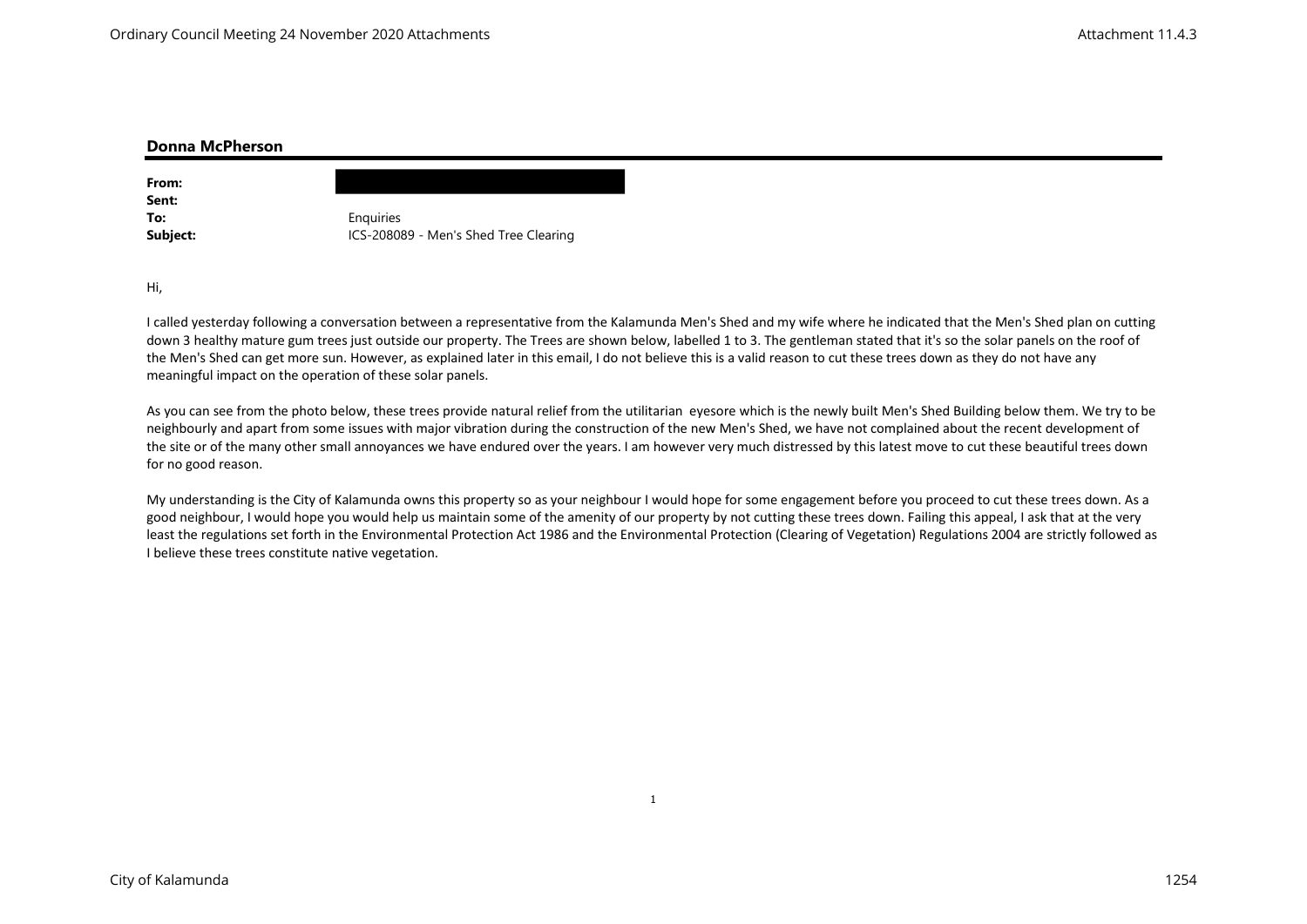

As for the stated reasons for cutting these trees down, the Solar Panels on the Roof are not as far I can see affected in any meaningful way by these trees. I have undertaken a basic solar study using approximate models of the Men's Shed, the 3 trees they want to clear and even some of our own trees. I have used commercial software (AutoCAD and Autodesk Cloud Rendering services) to create an accurate model of shadowing for this precise location. I did this for dates spread throughout the year and according to the study there is very very rarely any shadowing on the roof of the Mens Shed from these trees, a sample for today at 8am is shown below but all